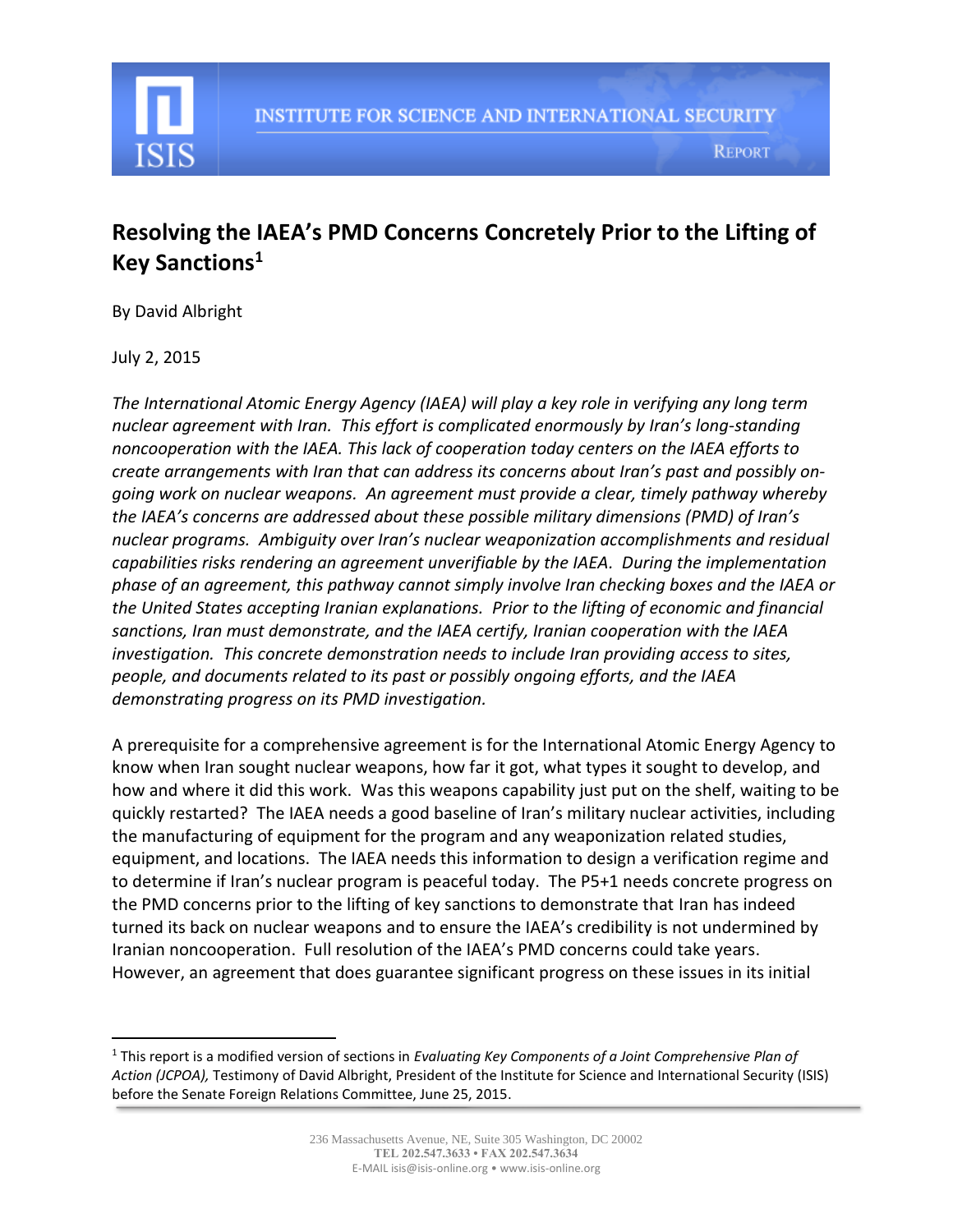phase will likely stagnate permanently on this issue and have dire ramifications for future Middle East regional security.

Addressing the IAEA concerns about Iran's military nuclear activities is referred to in diplomatic terms as the "possible military dimensions" (PMD) of Iran's nuclear program. This convention of use will be followed in this report, which seeks to summarize the issues and provide insight and guidance on the possible provisions in a long term agreement aimed at Iran concretely addressing the IAEA's PMD concerns prior to the lifting of key sanctions. Few governments, however, assess Iran's nuclear weapons work so diplomatically. They typically state with high confidence that Iran had a well-structured nuclear weapons program prior to 2004. Several governments state some of these activities continued afterwards.

# **Access to Sites, Individuals, and Related Information**

One important aspect of this issue has been the IAEA gaining access to a site at the Parchin military complex. This site is the alleged location of high-explosive testing linked to nuclear weapons development prior to 2004. Since the IAEA asked to visit this site in early 2012, Iran has reconstructed much of it, making IAEA verification efforts all but impossible. Tehran has undertaken at this site what looks to most observers as a blatant effort to defeat IAEA verification. Because of such extensive modifications, the IAEA, once allowed access, may not be able to resolve all its concerns. Thus, access to Parchin alone is no longer sufficient to resolve the issues underlying the IAEA's original request to access this site. The IAEA will need to visit related sites. One needs to now think of IAEA access to Parchin as including a list of actions that would involve the need for access to additional sites and individuals tied to activities at this Parchin site.

More broadly, Iran will need to allow access to a range of sites as part of addressing the IAEA's PMD concerns, both during the implementation phase prior to the lifting of sanctions and afterwards as the IAEA seeks to determine that Iran's nuclear program is entirely peaceful.

For a deal to be verifiable, Iran will also need to agree to IAEA requests to interview key individuals, such as Mohsen Fakhrizadeh, a reputed leader of Iran's nuclear weapons efforts, and Sayyed Abbas Shahmoradi-Zavareh, former head of the Physics Research Center, alleged to be the central location in the 1990s of Iran's militarized nuclear research. The IAEA interviewed Shahmoradi years ago about a limited number of his suspicious procurement activities conducted through Sharif University of Technology. The IAEA was not fully satisfied with his answers and its dissatisfaction increased once he refused to discuss his activities for the Physics Research Center. Since the initial interviews, the IAEA has obtained far more information, some supplied by my institute, about Shahmoradi and the Physics Research Center's procurement efforts.<sup>2</sup> The need to interview both individuals, as well as several others, remains.

 $\overline{a}$ 

<sup>&</sup>lt;sup>2</sup> See for example, Albright, Paul Brannan, and Andrea Stricker, "The Physics Research Center and Iran's Parallel Military Nuclear Program," ISIS Report, February 23, 2012. [http://isis-online.org/uploads/isis](http://isis-online.org/uploads/isis-reports/documents/PHRC_report_23February2012.pdf)[reports/documents/PHRC\\_report\\_23February2012.pdf](http://isis-online.org/uploads/isis-reports/documents/PHRC_report_23February2012.pdf)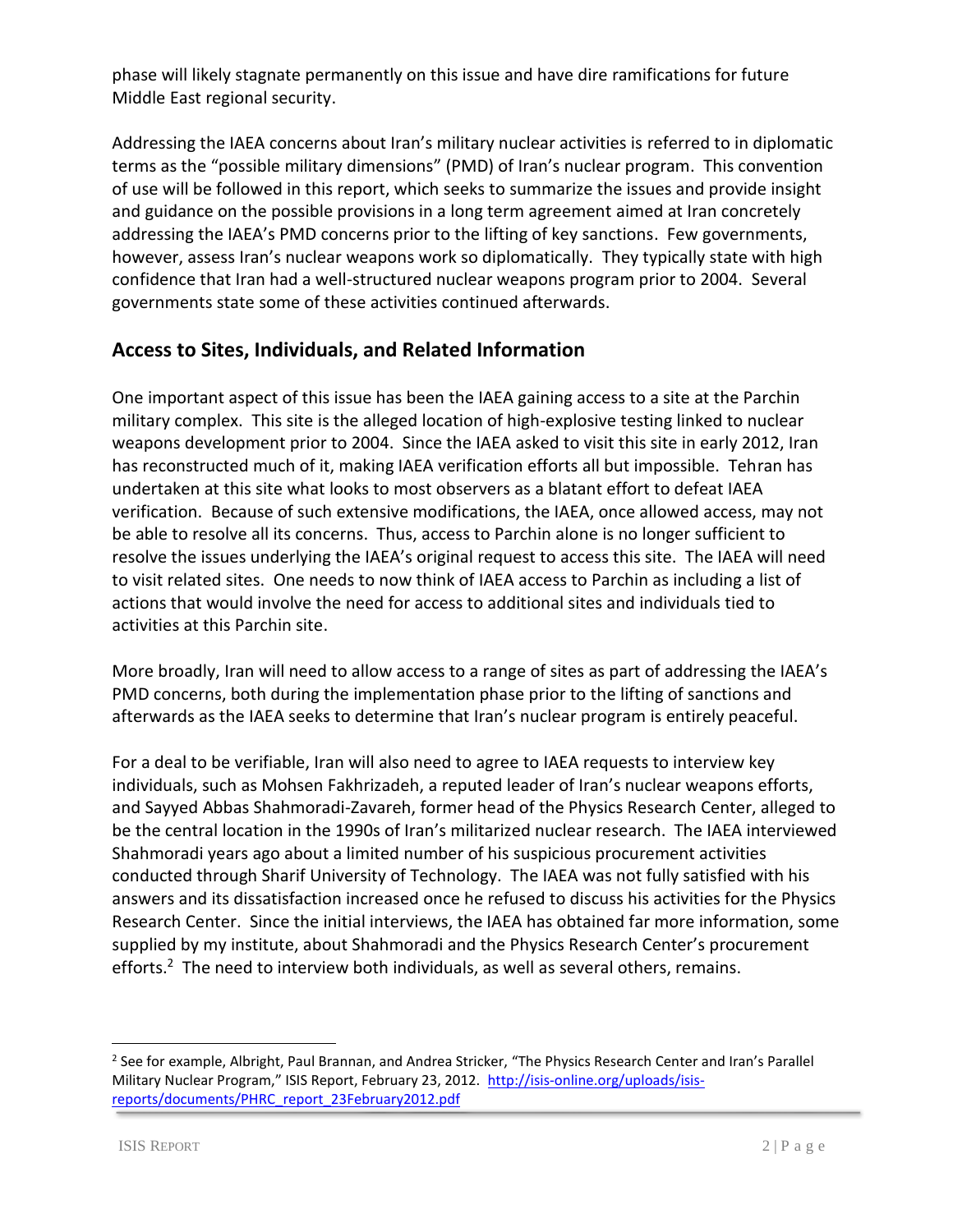As in the case of sites, Iran will need to provide access to a certain number of key individuals prior to the lifting of sanctions. That access will need to continue afterwards, as well.

Likewise, the IAEA will need access to records, including a range of documents, about past activities. These records are critical to the IAEA's development of an adequate understanding and its preliminary and final determination about Iran's nuclear program.

Olli Heinonen, former chief of IAEA safeguards and now at Harvard University's Belfer Center, has pointed out that the IAEA investigation into PMD should be iterative. That means that new persons, sites, and documents may arise during the discussions. Access to those persons, sites, and documents should also be provided. One also has to keep in mind that some activities could have been moved or will be moved to other military sites. If any new suspicions arise, the IAEA will need access to those sites as well.

# **Risk Too High to Allow Continued Iranian Noncooperation on PMD**

There had been an expectation, or at least a hope, that Iran would address the IAEA's PMD concerns prior to the June 30, 2015 deadline. Instead, Iran became more intransigent on this issue during the last half year, eliminating any such hope. Because this issue is fundamental to resolving the nuclear issue, Iran's increased noncooperation necessitates extra assurance in the implementation phase of any deal that it will comply with its safeguards obligations and provide assurance that its noncooperation is not on-going.

The administration has reportedly proposed to Iran that it allow access to a list of many sites and persons that are relevant to the IAEA's PMD concerns, prior to the lifting of financial and economic sanctions. This condition would be one of several Iran would need to satisfy prior to removing sanctions.

As of today, Iran had not accepted this list. But even if it does, it could mechanistically allow the IAEA access to these sites and persons while showing no real cooperation. The risk is too high that Iran would treat the exercise as simply checking a box, leaving the IAEA no further along in its effort to address its PMD concerns. If Iran can do this before the removal of sanctions, one can have little confidence that it will address the IAEA's concerns afterwards.

If Iran successfully stonewalls the IAEA prior to the lifting of sanctions, the IAEA's credibility will be undermined. Further, Iran may be able to maintain all of the knowledge and capabilities related to nuclear weapons that it has acquired and developed for a future date when it may want to break out of its non-proliferation obligations. Leaving Iran's past accomplishments in the shadows would solve nothing if in the future it can muster nuclear weapons capabilities unknown to the IAEA and the international community to make nuclear weapons.

### **Conditions in the Implementation Phase**

Prior to the lifting of sanctions, Iran should resolve in a significant and concrete manner the IAEA's concerns about its past and possibly ongoing work on nuclear weapons. Although Iran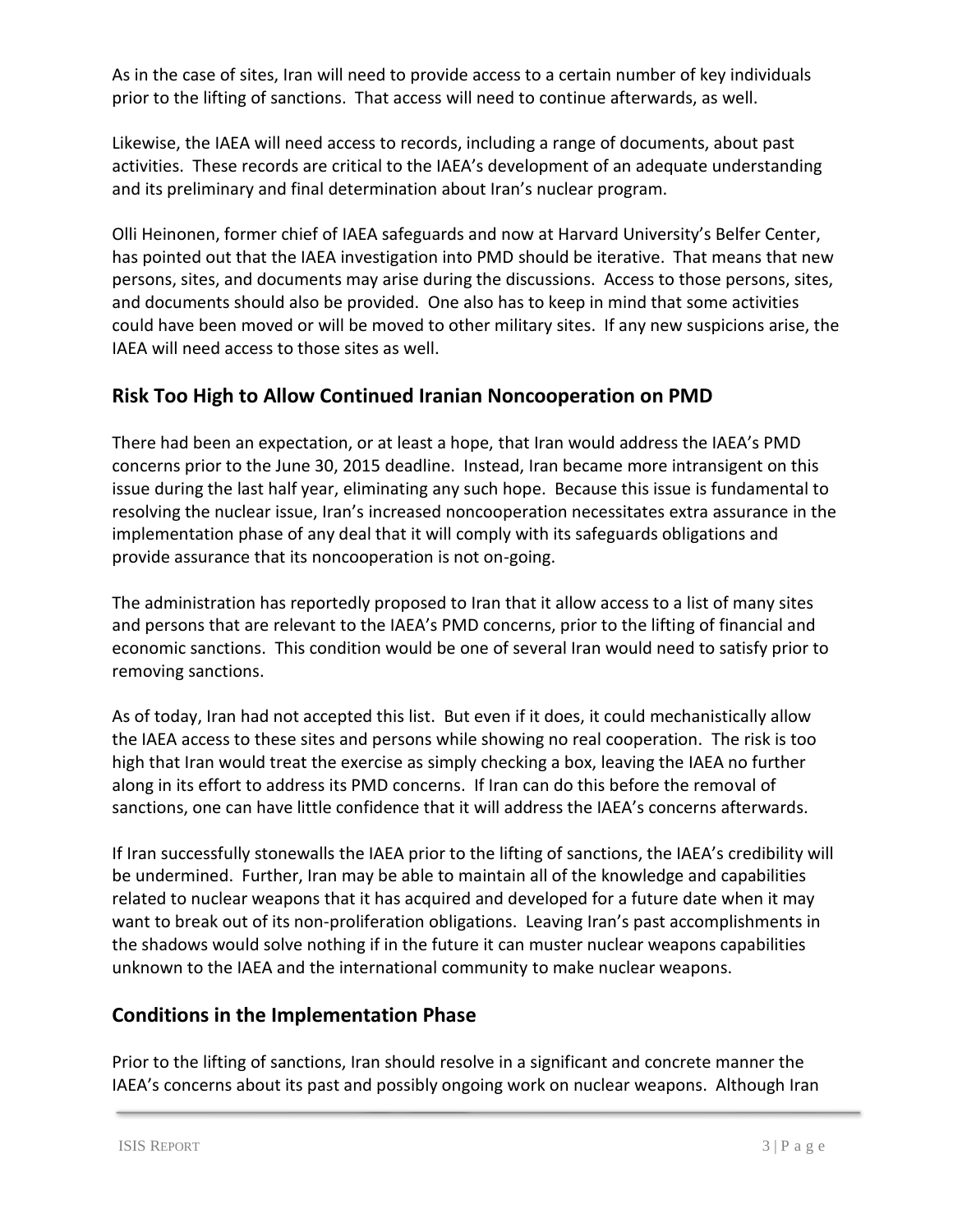addressing all of the IAEA's PMD concerns would be ideal, that process will likely take years. The following aims to identify a sufficient set of conditions that are straightforward and realistic to achieve in the initial implementation period of an agreement, e.g. prior to lifting key sanctions. These conditions, or equivalent ones, should be included in a set of requirements that Iran must meet before key financial and economic sanctions are lifted. This set of conditions to be fulfilled in the implementation phase is then followed by one recommendation on enforcement:

- Iran accepting a robust list for visits to sites where nuclear weapons-related activities are alleged to have taken place (such as Parchin but involving at least a half a dozen sites); and access to key equipment, companies, and individuals identified by the IAEA as associated with past military nuclear related activities. Congress should on a classified basis compare this list to earlier proposed ones by the administration and its allies and require the administration to provide an explanation for which specific items were removed and why. (The list should not in any way be considered a final list; as discussed above, the IAEA will need to reserve the right to go to other sites, interview the same or different people, and obtain other documents as it seeks to finalize its PMD investigation, some of which will likely have to occur after the lifting of sanctions). $3$
- The IAEA receiving full cooperation from Iran in its efforts to conduct its investigation of PMD issues during this implementation phase and afterwards.
- Prior to the lifting of any key sanctions, the IAEA having time to assess the results of these visits and access and make a preliminary determination over whether it has made concrete progress. Such a positive IAEA determination would be necessary to lift these sanctions.
- If appropriate, the IAEA issuing a provisional determination prior to lifting key sanctions, and Iran not disagreeing, that it had a nuclear weapons program prior to 2004, parts of which may have continued after 2004.
- During the implementation phase, the U.S. intelligence community issuing a detailed unclassified dossier describing to the best of its knowledge, albeit incomplete, Iran's past nuclear weapons program and more recent activities that are useful for the development of nuclear weapons or that are associated with research in fields of nuclear weapons development, such as those conducted by the Organization of Defensive Innovation and Research (SPND), headed by Mohsen Fakhrizadeh.<sup>4</sup>

 $\overline{\phantom{a}}$ 

<sup>&</sup>lt;sup>3</sup> Such a list could be useful for the IAEA to establish "choke points," according to Heinonen. These sites can be monitored in the future as part of ascertaining that a nuclear weapons program is not restored. This would require on-going, periodic access to these sites and individuals.

<sup>4</sup>U.S. State Department, "Additional Sanctions Imposed by the Department of State Targeting Iranian Proliferators." Media Note, Office of the Spokesperson, Washington, DC, August 29, 2014. <http://www.state.gov/r/pa/prs/ps/2014/231159.htm>The State Department note states:

<sup>&</sup>quot;SPND was established in February 2011 by the UN-sanctioned individual Mohsen Fakhrizadeh, who for many years has managed activities useful in the development of a nuclear explosive device. Fakhrizadeh led such efforts in the late 1990s or early 2000s, under the auspices of the AMAD Plan, the MODAFL subsidiary Section for Advanced Development Applications and Technologies (SADAT) and Malek Ashtar University of Technology (MUT). In February 2011, Fakhrizadeh left MUT to establish SPND. Fakhrizadeh was designated in UNSCR 1747 (2007) and by the United States in July 2008 for his involvement in Iran's proscribed WMD activities. SPND took over some of the activities related to Iran's undeclared nuclear